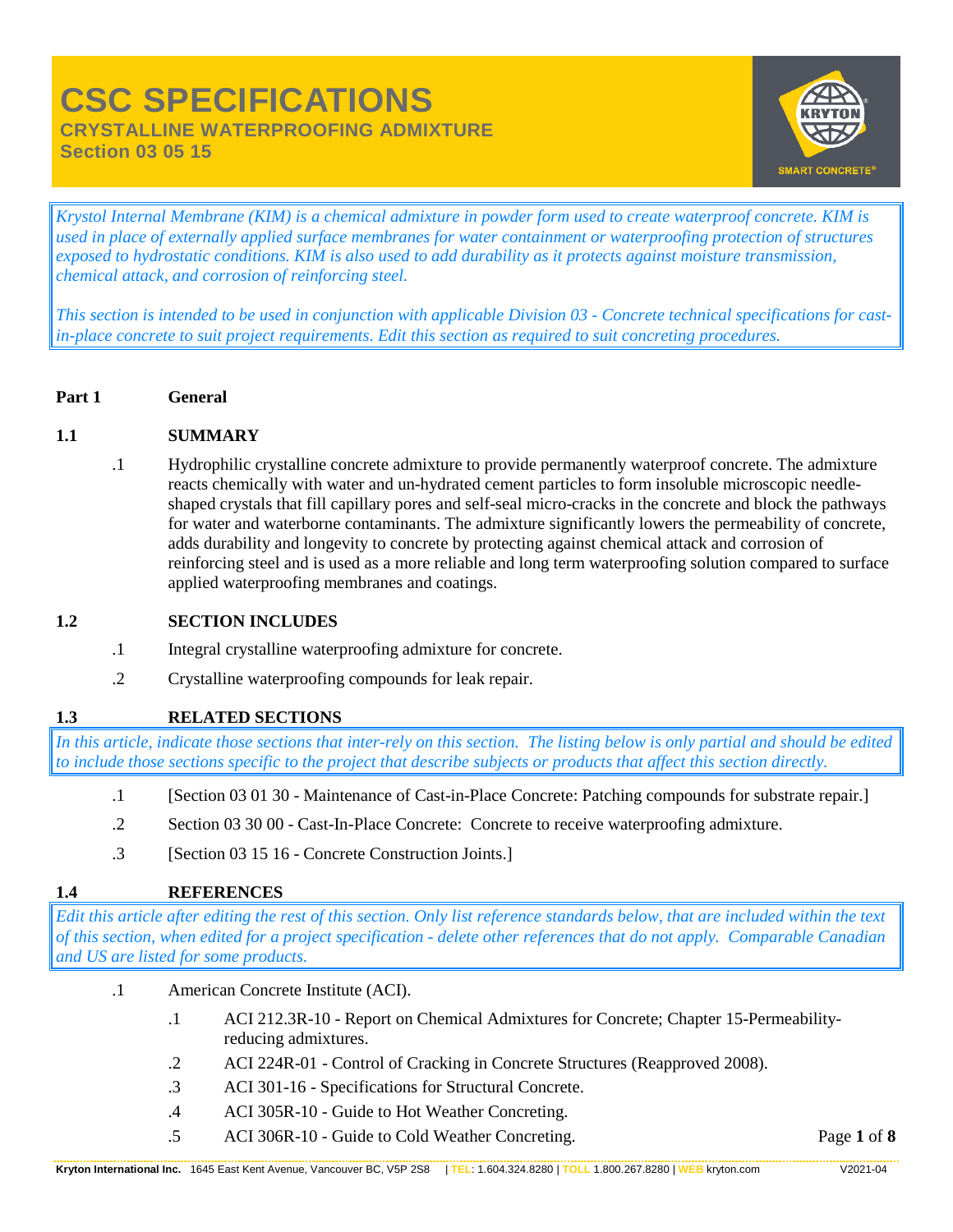## 03 05 15 CRYSTALLINE WATERPROOFING ADMIXTURE

- .6 ACI 308.1-11 Specification for Curing Concrete.
- .7 ACI 309R-05 Guide for Consolidation of Concrete.
- .2 American Society of the International Association for Testing and Materials (ASTM).
	- .1 ASTM C39/C39M-16 Standard Test Method for Compressive Strength of Cylindrical Concrete Specimens.
	- .2 ASTM C94/C94M Standard Specification for Ready Mix Concrete.
	- .3 ASTM C143/C143M-15a Standard Test Method for Slump of Hydraulic-Cement Concrete.
	- .4 ASTM C157/C157M-08(2014) Standard Test Method for Length Change of Hardened Hydraulic-Cement Mortar and Concrete.
	- .5 ASTM C231/C231M-14 Standard Test Method for Air Content of Freshly Mixed Concrete by the Pressure Method.
	- .6 ASTM C309-11 Standard Specification for Liquid Membrane-Forming Compounds for Curing Concrete.
	- .7 ASTM C494/C494M-15a Standard Specification for Chemical Admixtures for Concrete.
- .3 British Board of Agrément (BBA).
- .4 British Standard Institution.
	- .1 BS EN 206-1:2000 Concrete. Specification, Performance, Production and Conformity.
	- .2 BS EN 480-12:1998 Admixtures for Concrete, Mortar and Grout. Test Methods. Determination of the Alkali Content of Admixtures.
	- .3 BS EN 934-2:2009+A1:2012 Admixtures for concrete, mortar and grout. Concrete admixtures. Definitions, requirements, conformity, marking and labelling.
	- .4 BS 8500-2:2006 Concrete Complementary British Standard to BS EN 206 Part 2: Specification for constituent materials and concrete.
	- .5 BS EN 12390-8:2009 Testing Hardened Concrete: Depth of Penetration of Water Under Pressure.
- .5 Canadian Standards Association (CSA).
	- .1 CSA A23.1-09/A23.2-09 (R2014) Concrete Materials and Methods of Concrete Construction/Test Methods and Standard Practices for Concrete.
	- .2 CAN/CSA A23.3-04 (R2010) Design of Concrete Structures.
	- .3 CAN/CSA A266.2-M78 Chemical Admixtures for Concrete.
- .6 German Institute for Standardization (DIN).
	- .1 DIN 1048 Part 5, Testing Concrete: Testing of Hardened Concrete Water Permeability.
- .7 International Code Council (ICC).
	- .1 AC198 Chemical Admixtures Used in Concrete.
- .8 NSF International.
	- .1 NSF/ANSI Standard 61 Drinking Water System Components, Health Effects.
- .9 U.S. Army Corps of Engineers (USACE).
	- .1 CRD C48-92 Standard Test Method for Water Permeability of Concrete.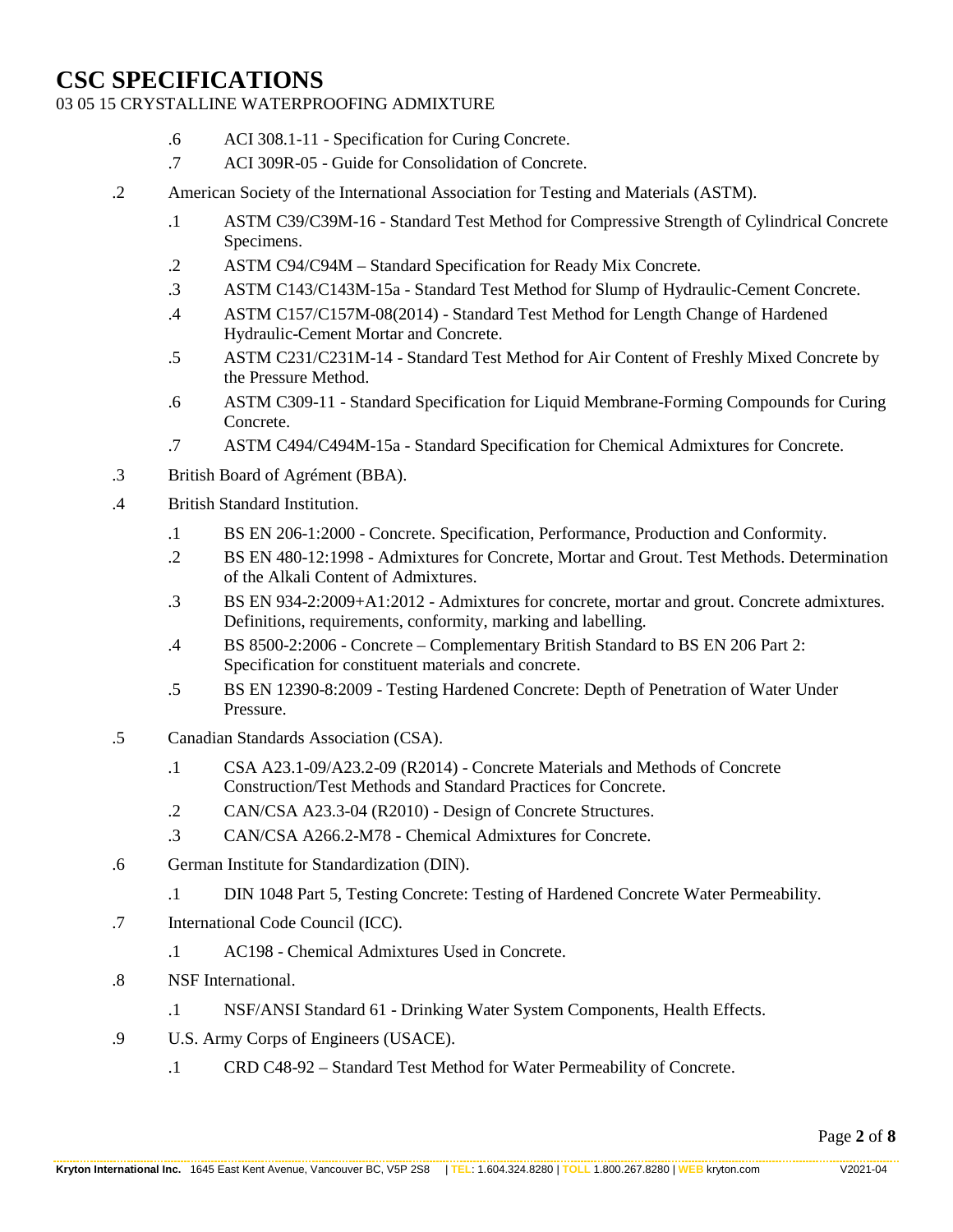03 05 15 CRYSTALLINE WATERPROOFING ADMIXTURE

#### **1.5 PERFORMANCE REQUIREMENTS**

- .1 Permeability:
	- .1 When tested to BS EN 12390-8 or DIN 1048-5 at <0.5 MPa><<72.5 psi>> for 72 hours, permeability of treated concrete will be reduced by 70% over untreated concrete.
	- .2 When using the Taywood / Valenta method of testing to modified BS EN 12390-8 at <1 MPa $\ge$  < 150 psi >> for 96 hours and then measuring and calculating the coefficient of permeability, the permeability of treated concrete will be reduced by a minimum of 70% over untreated concrete.
	- .3 When tested to USACE CRD C48, no passage of water through treated samples when exposed to a vertical water head equal to 200 psi (460 foot head pressure) for 14 days.
- .2 Compressive Strength: Treated concrete must have compressive strength equal or higher than plain concrete when tested to ASTM C39/C39M at 28 days.
- .3 Drying Shrinkage: Minimum 20% reduced drying shrinkage for treated concrete when tested to ASTM C157.
- .4 Self-Sealing: Autogenous crack sealing of treated concrete for cracks with width of <0.5mm><<0.02 inches>> or greater; verified by independent testing.
- .5 Chemical Resistance: The waterproofing admixture shall improve sulphuric acid resistance of cementbased materials by blocking capillary pores to reduce acid penetration.
- .6 Corrosion of Reinforcing Steel: The waterproofing admixture shall provide enhanced corrosion resistance to embedded steel such that no noticeable signs of corrosion shall be evident after 10 years exposure to corrosive environment.

## **1.6 ADMINISTRATIVE REQUIREMENTS**

- .1 Section [01 31 00]: Project management and coordination procedures.
- .2 Pre-Installation Conference:
	- .1 A meeting shall be held prior to placement of waterproof concrete with the Contractor, forming contractor, [finisher], concrete supplier and Owner's testing agency and the Consultant in attendance.
	- .2 Review schedule, testing requirements, batching, construction methods, jointing, and placement, finishing and curing.

#### **1.7 SUBMITTALS FOR REVIEW**

- .1 Section [01 33 00]: Submission procedures.
- .2 Product Data: Provide technical data on waterproofing admixtures certifying compliance with specified performance requirements, storage and handling recommendations and application instruction method.
- .3 Independent Test Reports:
	- .1 Provide reports certifying compliance of waterproofing admixtures with specified performance requirements.
	- .2 Reports shall include dosage rate for admixtures.
- .4 Batching Test Reports:
	- .1 Provide reports from testing; identify admixture dosage rate, air content, plastic and hardened properties, slump and other properties as requested by Consultant.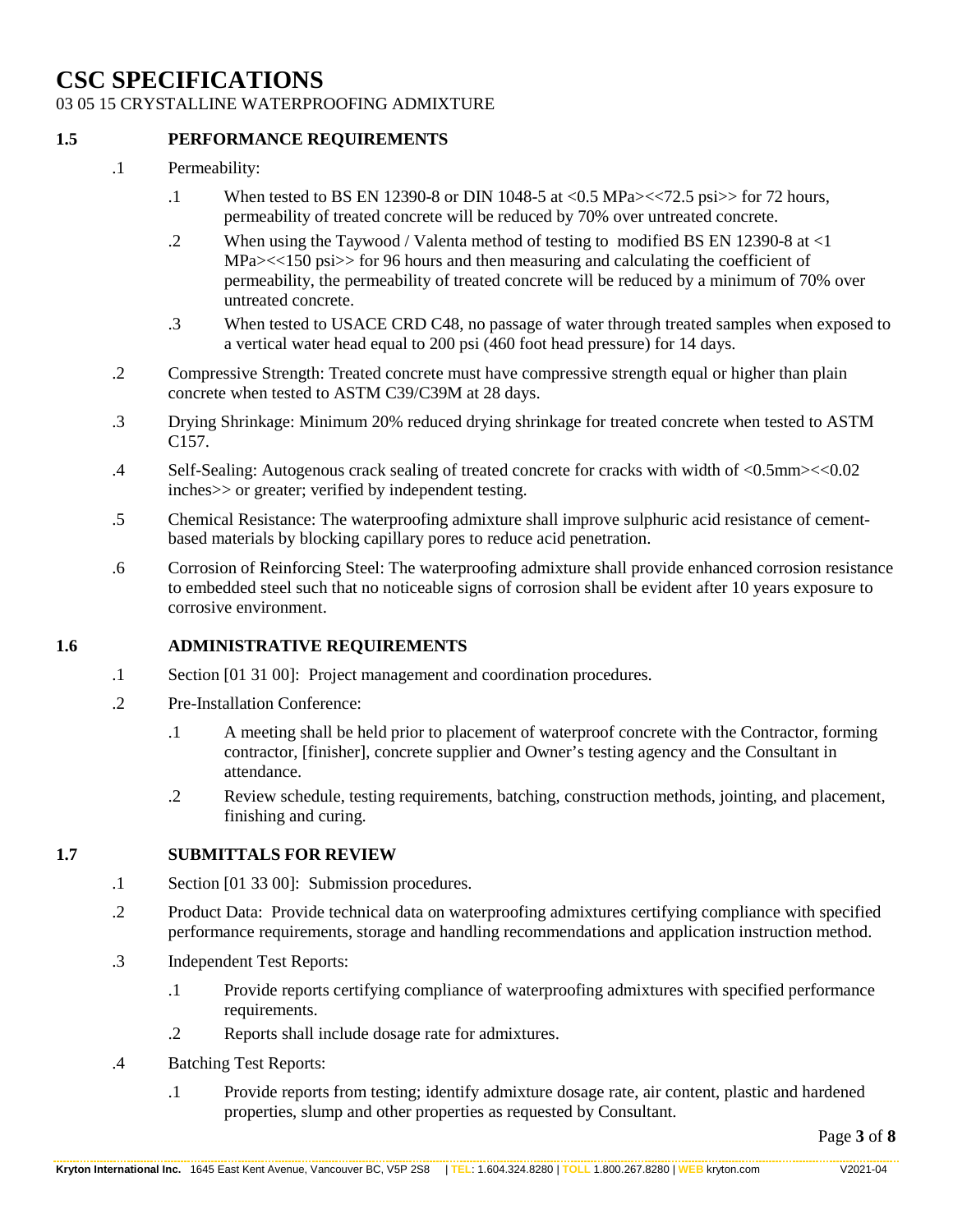## 03 05 15 CRYSTALLINE WATERPROOFING ADMIXTURE

### **1.8 SUBMITTALS FOR INFORMATION**

*The following submittals are for information only.*

- .1 Section [01 33 00]: Submission procedures.
- .2 Installation Data: Manufacturer's special installation requirements and best practices recommendations.
- .3 Qualification Statements:
	- .1 [Written notice from manufacturer confirming applicator is qualified and approved to install the materials.]
	- .2 Written notice from manufacturer confirming manufacturing and project experience.

## **1.9 CLOSEOUT SUBMITTALS**

*The following submittals are for project close-out purposes.*

- .1 Section [01 78 10]: Submission procedures.
- .2 Warranty Documents: Manufacturer's warranty documentation for specified coverage executed in the Owner's name.

### **1.10 QUALITY ASSURANCE**

- .1 Perform Work in accordance with [ACI 301][CSA-A23.1/A23.2].
- .2 Source Quality Control: Obtain all crystalline integral waterproofing products from a single manufacturer, including jointing and leak repair products.
- .3 Conform to [ACI 305R] [CSA-A23.1/A23.2] when concreting during hot weather.
- .4 Conform to [ACI 306R] [CSA-A23.1/A23.2] when concreting during cold weather.
- .5 Product Certifications:
	- .1 NSF/ANSI Standard 61 certified for use with potable water.
	- .2 International Code Council (ICC) certified as a chemical admixture used in concrete to AC198.
	- .3 Product packaging must bear CE mark certifying compliance with EN 934-2:2009 A1:2012.
	- .4 BBA Certified for compliance with EN 934-2:2009 A1:2012.
	- .5 Certified from BRANZ Limited.
- .6 Manufacturer:
	- .1 The admixture manufacturer shall have a minimum 25 years' experience in supplying crystalline admixtures.
- .7 Dosage Rate:
	- .1 Dosage rate for this Project will be the same dosage that is used in the submitted Independent Test Reports to meet specified performance requirements.
- .8 Test Batches:
	- .1 Provide test batches as recommended by the waterproofing admixture manufacturer to determine air content, plastic and hardened properties, and slump.
	- .2 Include admixture manufacturer's lot number for products used in test mix.
	- .3 Provide test results to the Consultant.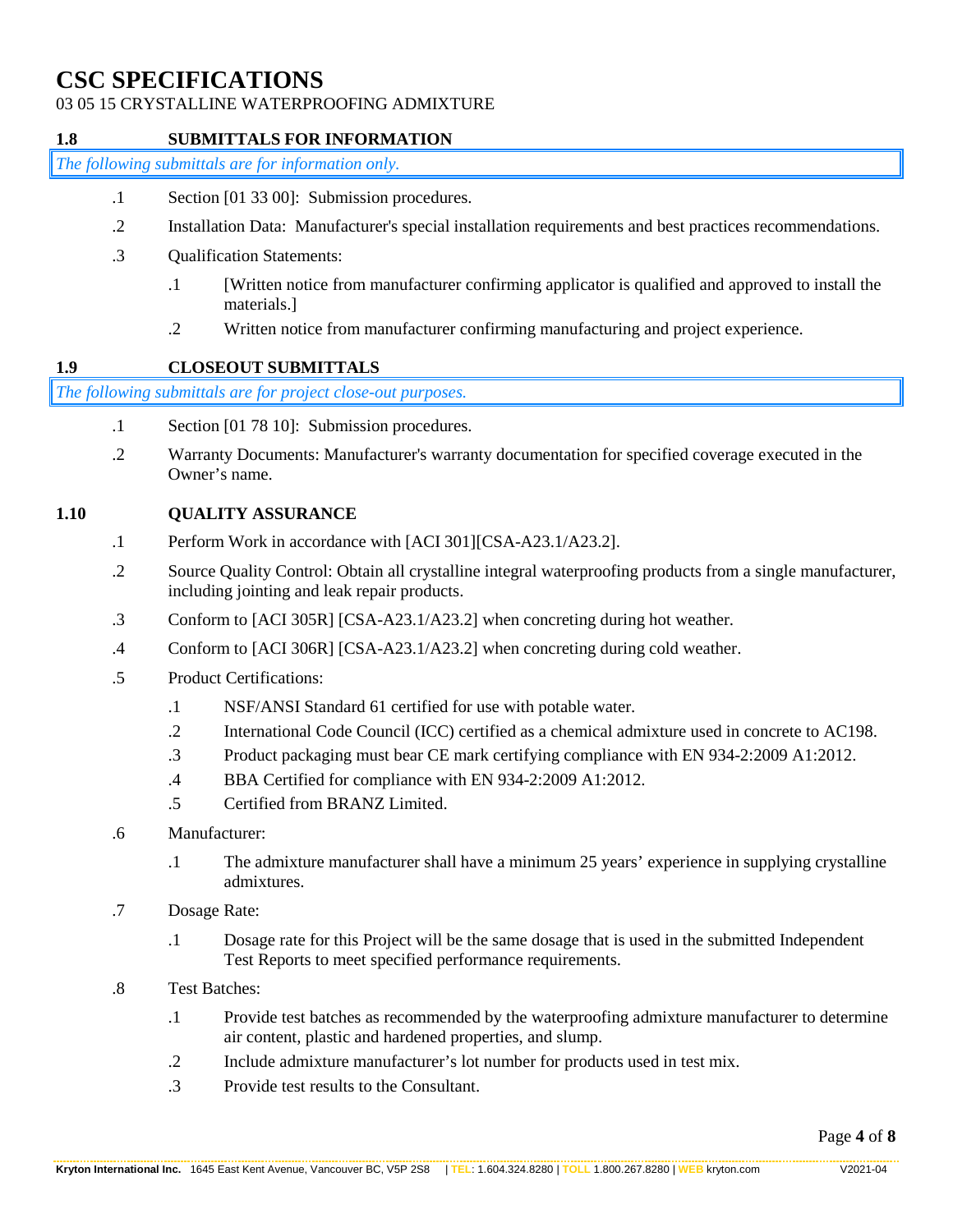# 03 05 15 CRYSTALLINE WATERPROOFING ADMIXTURE

- .9 Testing: The following data must be recorded to comply with the manufacturer's warranty requirements:
	- .1 Slump using CAN/CSA A23.3-5C or ASTM C143.
	- .2 Air content using CAN/CSA A23.2-4C or ASTM C231.
	- .3 Temperature of concrete and of ambient air.
	- .4 Time of batching, testing and placement.
	- .5 Cylinders: Take compressive test cylinders from each load tested or as called for in the job specifications.

### **1.11 DELIVERY, STORAGE, AND PROTECTION**

- .1 Section [01 61 00]: Transport, handle, store, and protect products.
- .2 Deliver packaged waterproofing admixture materials in original undamaged containers, with manufacturer's labels and seals intact.
- .3 Store materials in dry environment at a temperature above 7 degrees C (45 degrees F).

### **1.12 PROJECT CONDITIONS**

- .1 Structural Design: The concrete structure shall be designed to meet local building codes and in addition shall be designed to minimize and control any occurrence of cracks within the concrete mass. Follow ACI 224R and ACI 301 regarding the placement of reinforcement and crack control joints.
- .2 Weather Conditions:
	- .1 For mixing, transporting and placing concrete under conditions of high temperature or low temperature, follow ACI 305R-77 (Hot Weather Concreting) and ACI 306R-78 (Cold Weather Concreting).
	- .2 For flatwork being placed in hot, dry or windy conditions, surface humidity must be maintained by fogging or use of monomolecular film (evaporation retardant).

## **1.13 WARRANTY**

- .1 Section [01 78 10]: Warranties.
- .2 Provide 25-year manufacturer's standard limited product warranty for the waterproofing admixture.

#### **Part 2 Products**

## **2.1 CONCRETE MATERIALS**

.1 Cementitious Materials and Aggregates: Refer to Section 03 30 00.

## **2.2 ADMIXTURES**

*KIM is compatible with other concrete admixtures, such as accelerators, air-entrainers and plasticizers. However, care must be taken when using water reducers or plasticizers that may delay the setting time.*

- *KIM admixture, Type B admixtures (set retarding), Type D admixtures (water reducing and set retarding), fly ash and slag may all retard the setting time of concrete. Avoid using all of these materials in the same mix design without first testing for compatibility. Accelerating admixtures may be used in cold weather to help maintain normal setting times.*
- *Type A (water reducing) and Type F (water reducing, high range) admixtures are preferred for slump control when using KIM.*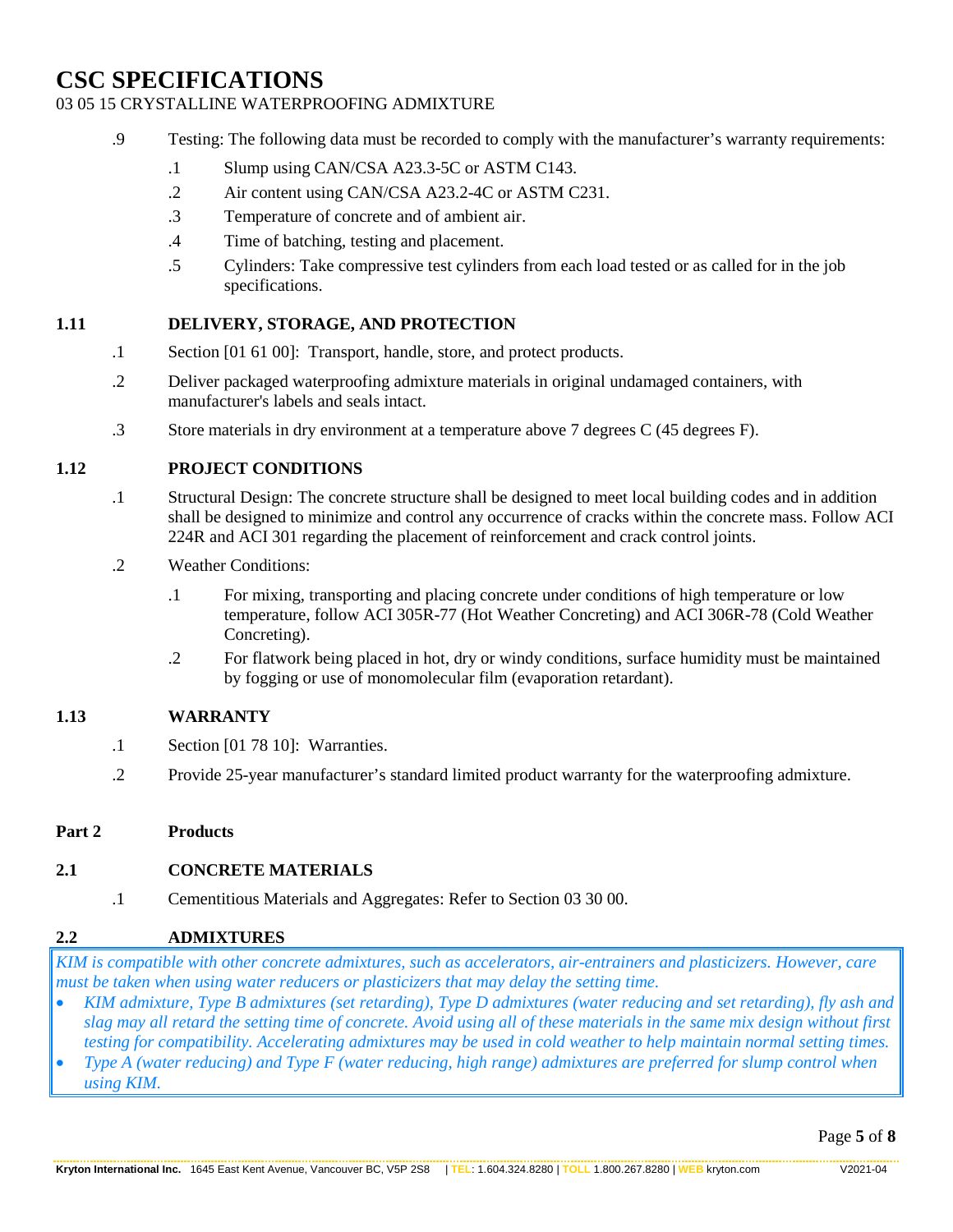# 03 05 15 CRYSTALLINE WATERPROOFING ADMIXTURE

.1 Crystalline Waterproofing Admixture: Permeability-reducing admixture for hydrostatic conditions (PRAH) as defined by ACI 212.3R-10 Chapter 15; Provide as a powdered waterproofing admixture for use in ready-mix concrete.

*ASTM C494/A494M lists the following types of admixtures: Type A - Water-reducing admixtures; Type B - Retarding admixtures; Type C - Accelerating admixtures; Type D - Water-reducing and retarding admixtures; Type E - Waterreducing and accelerating admixtures; Type F - Water-reducing, high range admixtures; Type G - Water-reducing, high range, and retarding admixtures; Type S - Specific performance admixtures.* 

*ASTM C1017/C1017M lists the following two types of admixtures: Type I - Plasticizing; Type II - Plasticizing and retarding.*

- .1 Type: [WR water reducing admixture to CAN/CSA A266] [Type D water reducing and set retarding admixture to ASTM C494].
- .2 Shape of crystal: The shape of the crystal when observed under 30x magnification will be long and needle shaped allowing them to grow deeper and pack more tightly.
- .3 Certifications:
	- .1 NSF/ANSI Standard 61 certified for use with potable water.
	- .2 ICC-ES certified to AC198.
	- .3 [CE][,BBA][,BRANZ] certifying compliance with EN 934-2:2009 A1:2012.
- .4 Product: Krystol Internal Membrane (KIM).
- .5 Manufacturer Basis of Design:
	- .1 Kryton International Inc. Toll Free: 1.800.267.8280 E-mail: info@kryton.com Website: www.kryton.com
- .2 Substitutions: Not permitted.

## **2.3 ACCESSORIES**

- .1 Joint Devices and Filler Materials: Admixture manufacturer's recommended products for waterproof construction joints and details.
	- .1 Acceptable Products: Krystol Waterstop System
- .2 Leak Repair Products: Admixture manufacturer's recommended products for leaking and defective concrete assemblies.
	- .1 Acceptable Products: Krystol Leak Repair System.

#### **Part 3 Execution**

#### **3.1 EXAMINATION**

- .1 Section [01 70 00]: Verify existing conditions before starting work.
- .2 Verify the joints are treated according to the requirements of the waterproofing manufacturer's instructions.

#### **3.2 PREPARATION**

Page **6** of **8** .1 Coordinate the placement of joint devices with erection of concrete formwork and placement of form accessories.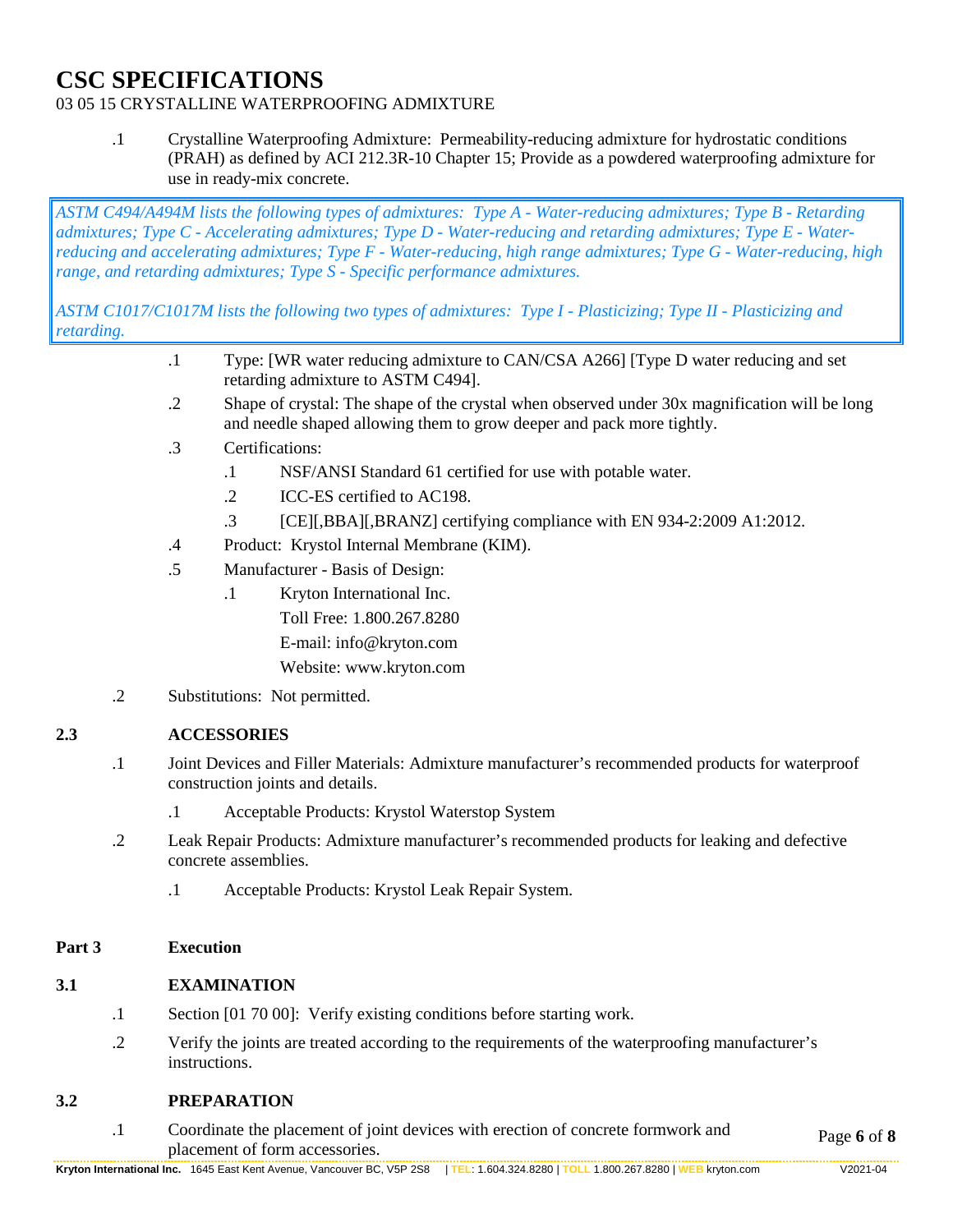### 03 05 15 CRYSTALLINE WATERPROOFING ADMIXTURE

### **3.3 APPLICATION**

- .1 Apply crystalline waterproofing admixture to concrete mix at ready-mix plant in accordance with manufacturer's written instructions and approved test batches.
	- .1 Batching and mixing of materials shall be in accordance with ASTM C94/C94M
	- .2 Mix at least 5 minutes after the addition of crystalline waterproofing admixture.
- .2 Placing Concrete: Refer to Section 03 30 00, supplemented as follows:
	- .1 [Place concrete in accordance with CSA-A23.1/A23.2.]
	- .2 Notify Consultant minimum twenty-four (24) hours prior to commencement of operations.
	- .3 Ensure reinforcement, [embedded parts] [formed expansion/contraction joints] [inserts] are not disturbed during concrete placement.
	- .4 Maintain records of concrete placement. Record date, location, quantity, air temperature, and test samples taken.
	- .5 Place concrete continuously between predetermined expansion, control, and construction joints.
	- .6 Do not interrupt successive placement; do not permit cold joints to occur.
	- .7 Consolidate concrete in accordance with ACI 309R with special attention given to joint locations.
- .3 Curing: Cure in accordance with Section 03 30 00, supplemented as follows:
	- .1 Wet cure waterproof concrete [to ACI 308.1] using fog mist spray, sprinkler or wet burlap for 3 to 7 days. Alternatively; use curing compound conforming to ASTM C309.

### **3.4 FIELD QUALITY CONTROL**

*Only include this article if special field inspection services are required.*

- .1 Section 01 45 00: Field [inspection] [and testing].
- .2 Provide free access to Work and cooperate with appointed firm.
- .3 Submit proposed mix design [of each class of concrete] to [inspection] [testing] firm for review prior to commencement of Work.
- .4 Site Tests and Inspections:

*The following paragraphs describe flood testing of water containment structures. Revise to describe testing for other types of assemblies treated with waterproofing admixtures as applicable. Consult with manufacturer for specific testing.*

- .1 Perform flood test on completed waterproofing installation before placement of other adjacent construction.
- .2 Plug or dam drains and fill area with water to a depth of [<50 mm><<2 inches>>] or to within [<13 mm><<1/2 inches>>] of top of waterproofing treatment.
- .3 Let water stand for twenty-four (24) hours.

*Due to the self-sealing properties of the admixture, leaks that occur may self-seal within a few days or weeks. Consult with manufacturer whenever leaks are discovered for recommended remedial course of action.*

.5 If leaks are discovered, verify with admixture manufacturer whether time period for self-sealing properties of the treated concrete has been exceeded. Make repairs as recommended by the admixture manufacturer and repeat test until no leaks are observed.